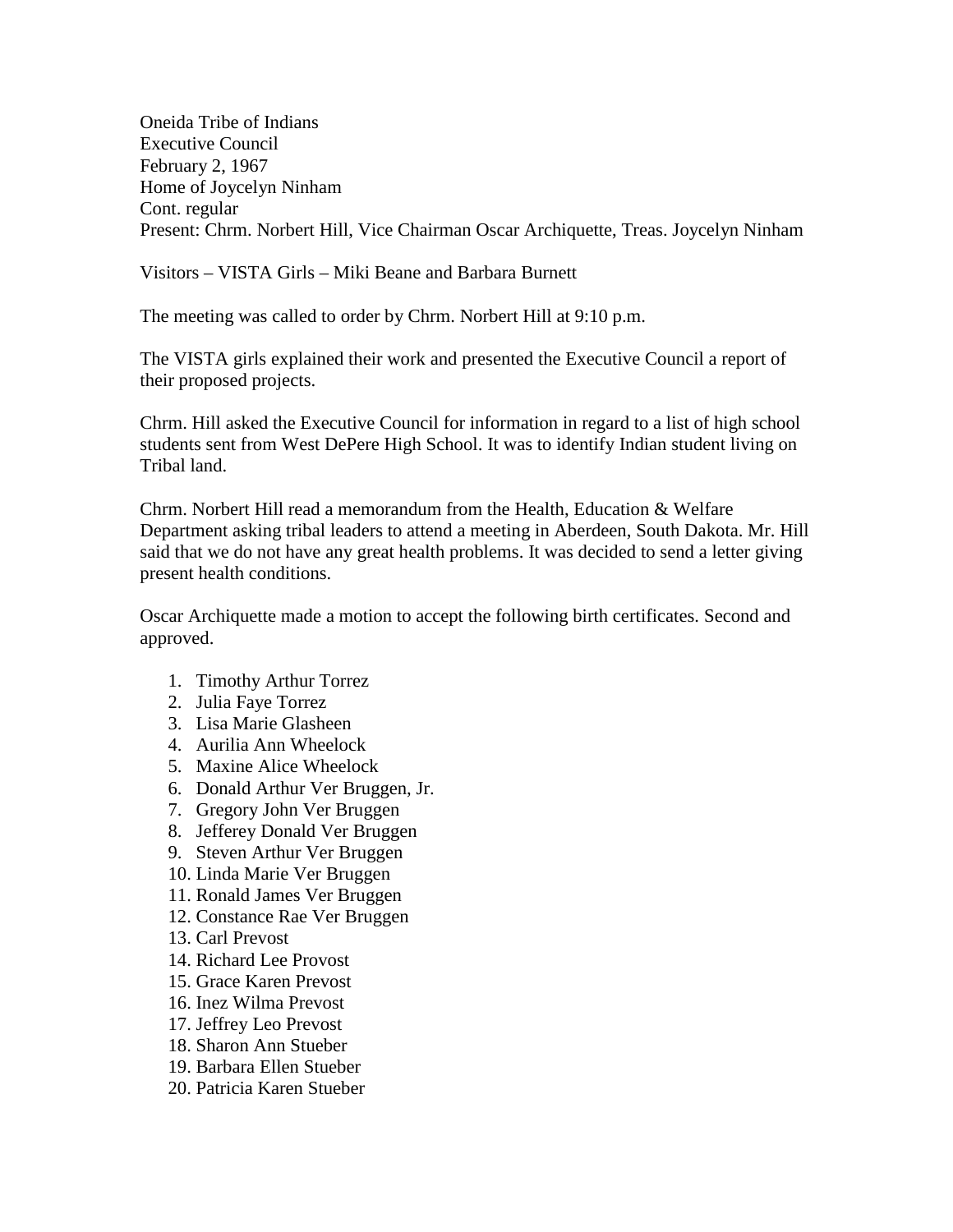- 21. Lawrence Lynn Stueber
- 22. Cynthia Jane Stueber
- 23. Sheri Lee Hill
- 24. Tami Lynn Melchert
- 25. Kurt Donald Davids
- 26. Gerald Thomas Fox
- 27. Michele Rene Madl

Motion to continue meeting until a later date was second and approved.

VISTA Prjoects:

- 1. Work with membership on CAP committee, Midwest Indian Association
- 2. General attempts to communicate with Oneida community about VISTA and VISTA projects, especially through Oneida News letter
- 3. Work with state and local service agents such as Bob Murphy and Carl Bruno e.g. talk this month by Job Corps representative and enrollees
- 4. Some involvement with Wisconsin Youth Committee, help with transportation to meetings
- 5. Help with work on community skating rink
- 6. Informal tutoring for school children
- 7. Help with supervision of Neighborhood Youth Corps, planning of possible community projects
- 8. Library project with Father Vedder. Work with Amos Christjohn in building bookshelves with NYC boys; acquisitions of books from donors in Green Bay
- 9. Work with Father Vedder and teenagers on planning for Oneida teen center
- 10. Proposed summer trip to Montreal expo for high school students work with VISTA's from Stockbridge-Munsee and Wittenberg
- 11. Film showing educational entertainment when good documentaries available
- 12. General cultural enrichment try to increase kids' contact with world outside Oneida, e.g. discussions about other religions and ways of thinking (Marjorie Leonard), movies, etc.

Possible New Projects

- 1. Work with Oscar Archiquette on historical society meetings for older people, possibly involve Joe Long, anthropologist, hold tape recording sessions of stories and memories
- 2. Expansion of library bookshelves to be completed, books acquired and catalogued, help with supervision found
- 3. Expansion of tutoring project, when library open, can be used in afternoons and evenings as study hall
- 4. Cultural enrichment in spring for younger children weekend visits to nearby points of interests, e.g., museums, industries, railroad, harbor, Wisconsin Dells, etc.
- 5. Day camp for July
- 6. Day care center, staffed by mothers for young children not in Headstart
- 7. Film society to choose and show films in Oneida in connection with teen center possibly
- 8. Arts and Crafts possible instruction